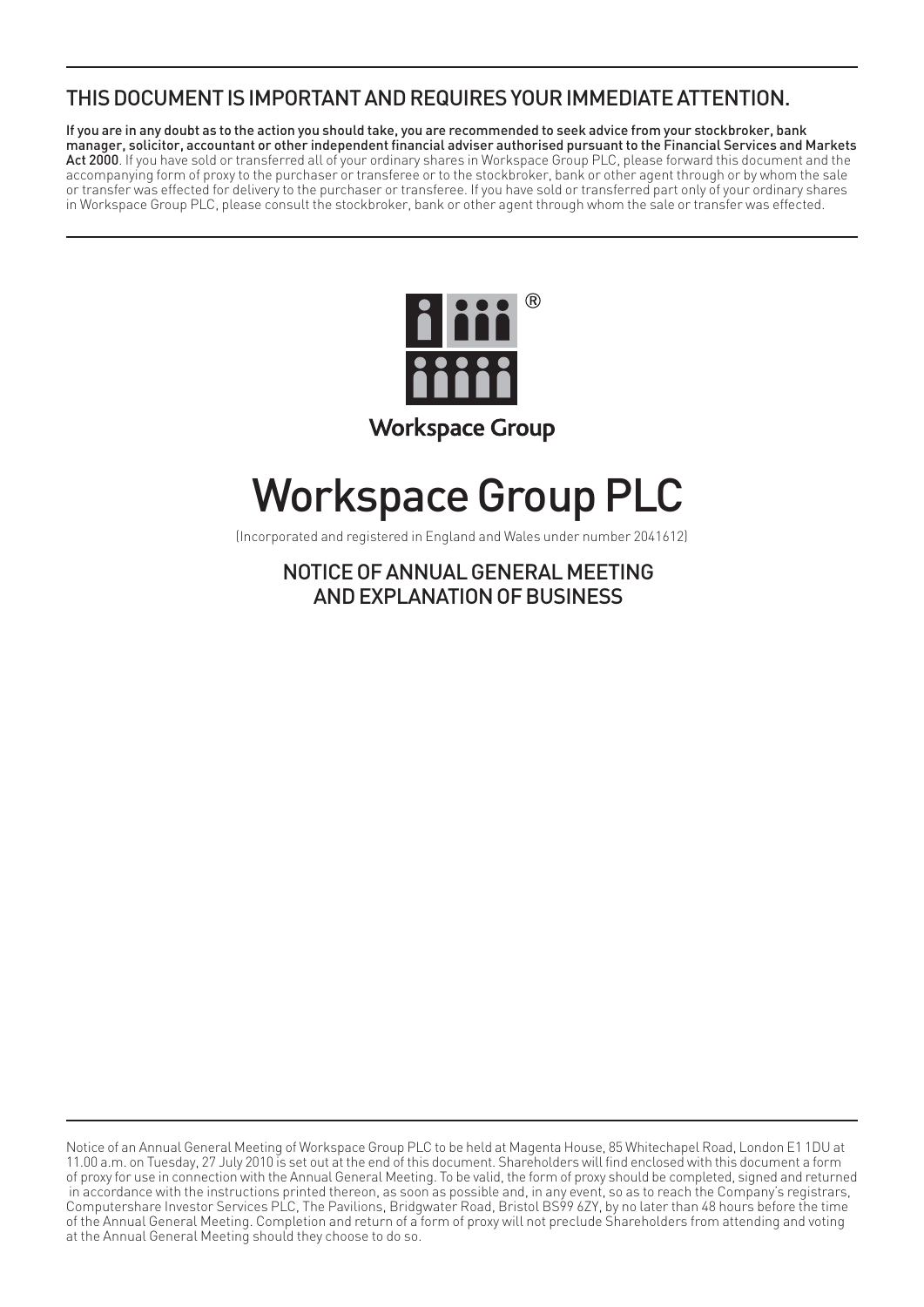# Definitions

In this document, except where the context otherwise requires, the following expressions shall have the following meanings:

| <b>AGM</b>                        | the annual general meeting of the Company convened for Tuesday, 27 July 2010, notice of<br>which is set out at the end of this document, or any reconvened meeting following adjournment<br>thereof: |
|-----------------------------------|------------------------------------------------------------------------------------------------------------------------------------------------------------------------------------------------------|
| <b>Annual Report and Accounts</b> | the annual report and accounts of the Company for the financial year ended 31 March 2010 and<br>the reports of the Directors and auditors thereon;                                                   |
| <b>Board or Directors</b>         | the directors of the Company for the time being;                                                                                                                                                     |
| Company                           | Workspace Group PLC;                                                                                                                                                                                 |
| <b>Existing Articles</b>          | the articles of association of the Company currently in force;                                                                                                                                       |
| <b>Shareholders</b>               | holders of ordinary shares in the capital of the Company;                                                                                                                                            |
|                                   | <b>Shareholders' Rights Regulations</b> the Shareholders' Rights Regulations 2009;                                                                                                                   |
| 1985 Act                          | the Companies Act 1985; and                                                                                                                                                                          |
| 2006 Act                          | the Companies Act 2006.                                                                                                                                                                              |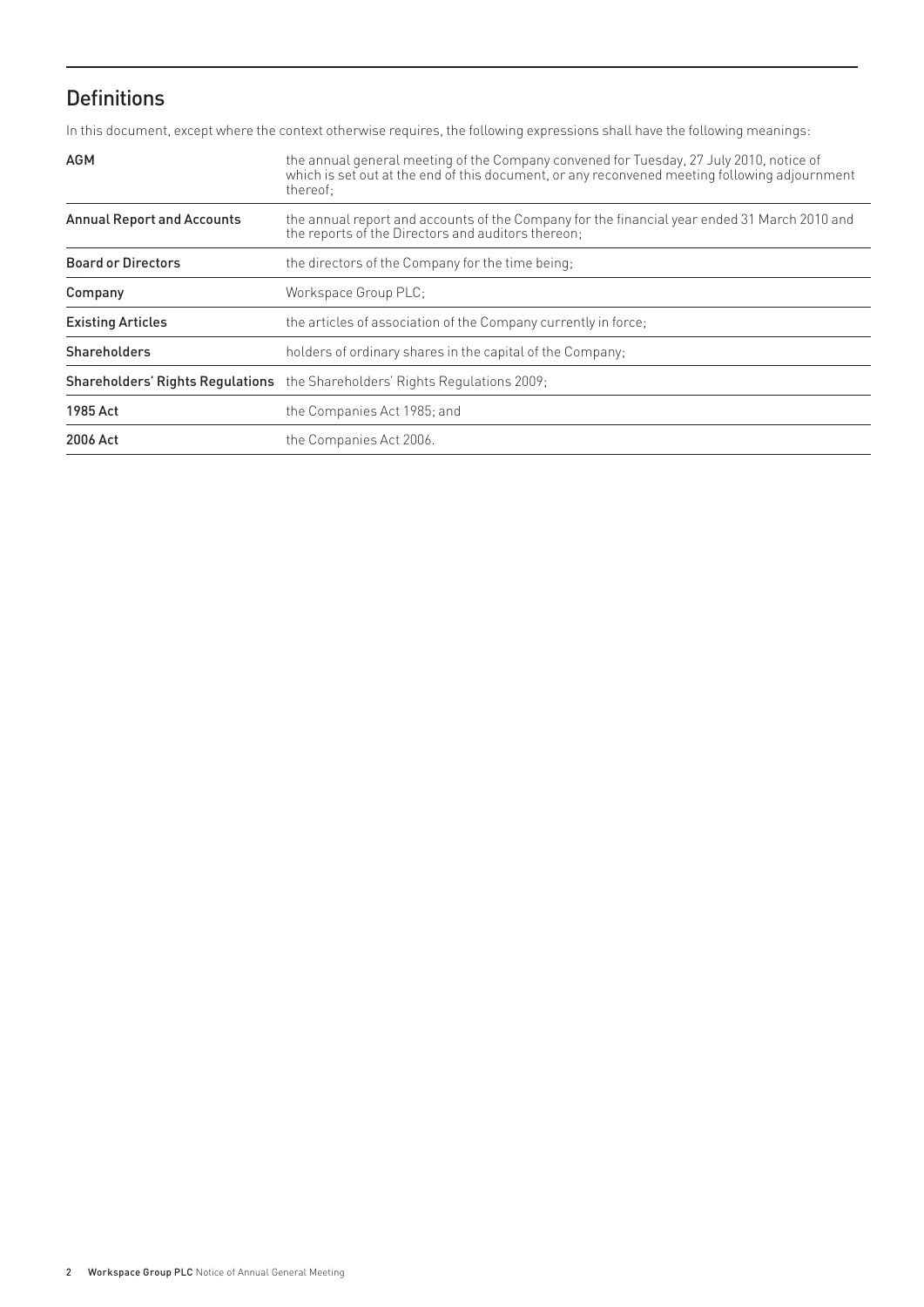

# Workspace Group PLC

(Incorporated and registered in England and Wales under number 2041612)

#### **Directors:** Reqistered office:

A J Hales CBE (Non-Executive Chairman)<br>H Platt (Chief Executive) Magenta House (Non-Executive) Magenta House (Non-Executive) H Platt (Chief Executive) 85 Whitechapel Road (September 2012) 85 Whitechapel Road (September 2013) 85 Whitechapel Road (September 2014) 85 Whitechapel Road (September 2014) 85 Whitechapel Road (September 2014) 85 Whitecha G Clemett (Finance Director) **London**<br>B Cragg (Non-Executive Director) **London**<br>B Cragg (Non-Executive Director) B Cragg (Non-Executive Director) J Bywater (Non-Executive Director) R Dickinson (Non-Executive Director) J Hopkins (Non-Executive Director)

To Shareholders and, for information only, to share option holders 25 June 2010

Dear Shareholder

#### **Notice of Annual General Meeting and explanation of business Introduction**

I am pleased to invite you to the twenty-fourth annual general meeting of the Company to be held at the Company's registered office, Magenta House, 85 Whitechapel Road, London E1 1DU, at 11.00 a.m. on Tuesday, 27 July 2010.

A formal notice convening the AGM is set out on pages 8 to 11 of this document and an explanation of each of the resolutions the Directors will be proposing at the AGM is set out below.

#### **Ordinary business at the AGM**

#### Annual Report and Accounts (resolution 1)

The business of the AGM will begin with a resolution to receive and adopt the Annual Report and Accounts. Shareholders will have the opportunity to put any questions on the Annual Report and Accounts to the Board before the resolution is proposed at the AGM.

#### Declaration of final dividend (resolution 2)

Shareholders will be asked to approve the payment of a final dividend of 0.5 pence per share in respect of the financial year ended 31 March 2010. If approved at the AGM, this dividend will be paid on 6 August 2010 to Shareholders entered on the register of members at the close of business on 18 June 2010.

A scrip dividend alternative will be offered to Shareholders in respect of the final dividend. Shareholders are asked to refer to the letter from the Chairman which is enclosed separately with this Notice of Annual General Meeting which provides Shareholders with details of this scrip dividend alternative.

#### Election and re-election of Directors (resolutions 3 and 4)

The Articles require one-third (but no more than one-third) of the current Directors to retire by rotation at every annual general meeting. In accordance with this requirement, Graham Clemett retires by rotation and, being eligible, offers himself for re-election at the AGM. Rupert Dickinson is also retiring by rotation but will not stand for re-election. Furthermore, Jamie Hopkins, having been appointed to the Board on 7 June 2010, stands for election by the Shareholders. Brief biographical details of each of the Directors are set out on pages 38 to 39 of the Annual Report and Accounts.

#### Directors' Remuneration Report (resolution 5)

Shareholders are asked to approve the Directors' Remuneration Report. This contains the remuneration policy, and is set out on page 48 of the Annual Report and Accounts.

#### Re-appointment and remuneration of auditors (resolution 6)

Shareholders will be asked to re-appoint PricewaterhouseCoopers LLP as the Company's auditors until the conclusion of the next annual general meeting and to grant authority to the Directors to determine their remuneration.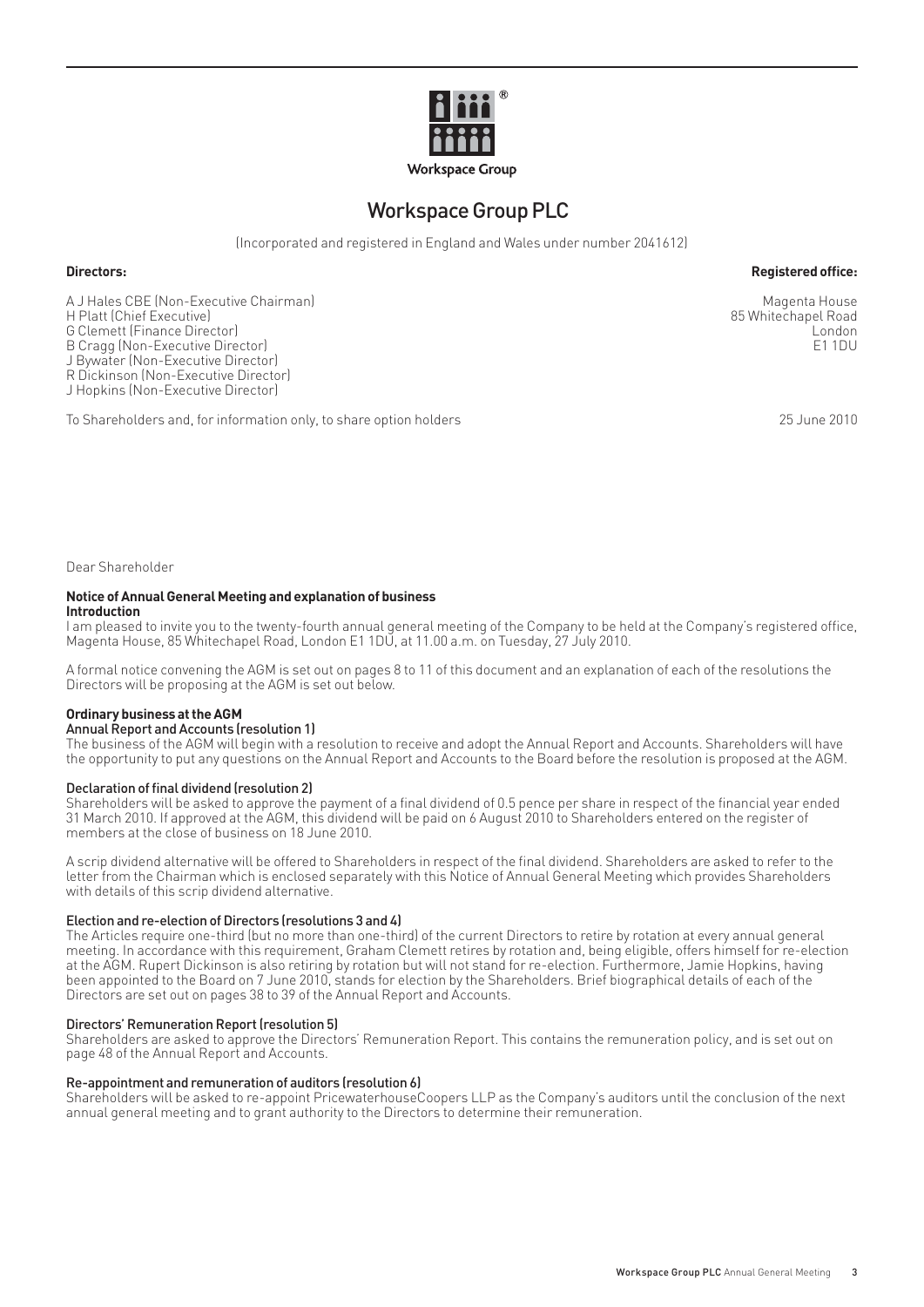#### **Special business at the AGM**

Renewal of authority to allot securities and power to waive pre-emption rights (resolutions 7 and 8) Resolutions dealing with the authority of the Directors to allot shares will be proposed at the AGM.

By law, directors are not permitted to allot new shares (or to grant rights over shares) unless authorised to do so by shareholders. In addition, directors require specific authority from shareholders before allotting new shares (or rights in respect of shares) for cash without first offering them to existing shareholders in proportion to their holdings.

Resolution 7 gives the Directors the necessary authority until the date of the next annual general meeting or, if earlier, 15 months after the date of passing the resolution, to allot shares, up to an aggregate nominal amount of £38,315,302 (being approximately one-third of the issued share capital of the Company as at 24 June 2010).

Resolution 8 empowers the Directors until the date of the next annual general meeting or, if earlier, 15 months after the date of passing the resolution, to allot shares for cash (or transfer equity securities which are from time to time held by the Company in treasury) otherwise than to existing Shareholders on a pro rata basis, up to an aggregate nominal amount of £5,747,295, which is equivalent to approximately 5% of the issued share capital of the Company as at 24 June 2010. It also enables the Directors, in the case of an issue by way of rights, to deal with fractional entitlements and to make such exclusions or other arrangements as may be appropriate to resolve legal, regulatory or practical problems which might arise, particularly with regard to overseas Shareholders. It is intended to renew such authority and power at successive annual general meetings.

This limited authority will enable the Directors to issue shares when they believe it is in the interests of the Company to do so. However, there is no present intention of issuing any ordinary shares, except in connection with the Company's share option schemes. As at 24 June 2010, the Company held no equity securities in treasury.

#### Authority for purchase of own shares (resolution 9)

Resolution 9 authorises the Company to make market purchases (within the meaning of section 693 of the 2006 Act) on the London Stock Exchange of up to an aggregate of 114,945,905 ordinary shares (equivalent to approximately 10% of the issued share capital of the Company as at 24 June 2010), at a minimum price per ordinary share of 10p and a maximum price of 105% of the average of the middle market quotations of the ordinary shares as derived from the London Stock Exchange Daily Official List for the five business days immediately preceding the day on which that ordinary share is contracted to be purchased.

Resolution 9 should not be taken as an indication that the Company will purchase ordinary shares at any particular price or indeed at all. The Directors will only consider making purchases if they believe that such purchases would result in an increase in earnings per share and are in the best interests of the Shareholders. Any ordinary shares purchased under the authority would either be cancelled, and the number of ordinary shares in issue would be reduced accordingly, or would be held in treasury.

The authority will expire at the conclusion of the annual general meeting of the Company in 2011 or, if earlier, the date which falls 18 months after the passing of the resolution. It is intended to renew such authority and power at successive annual general meetings.

The Directors would consider holding as treasury shares any shares which the Company repurchases pursuant to the authority provided by this resolution 9. To the extent that any shares repurchased by the Company are held in treasury, earnings per share will only be increased on a temporary basis until such time as the shares are sold or transferred out of treasury. Overall, the Directors believe that the ability of the Company to hold shares in treasury will provide the Company with greater flexibility in the management of its share capital.

#### Adoption of new Articles of Association (resolution 10)

As anticipated at the 2009 Annual General Meeting of the Company, it is proposed that the Company adopt new articles of association (the **New Articles**). The proposed New Articles reflect further changes in company law brought about by the 2006 Act, the final parts of which came into effect on 1 October 2009, and the implementation of the Shareholders' Rights Regulations, which came into force on 3 August 2009.

The principal changes contained in the proposed New Articles are summarised in the Appendix to this document. Other changes, which are of a minor, technical or clarifying nature, or which conform the language in the New Articles with that used in the model articles for public companies produced by the Department for Business, Innovation and Skills, have not been noted in the Appendix.

Shareholders should note that the New Articles continue to contain provisions which help to ensure that the Company will not become subject to certain additional tax charges provided under the REIT regime if the Company pays a dividend (or makes any other distribution) to a "Substantial Shareholder" (as defined in the New Articles).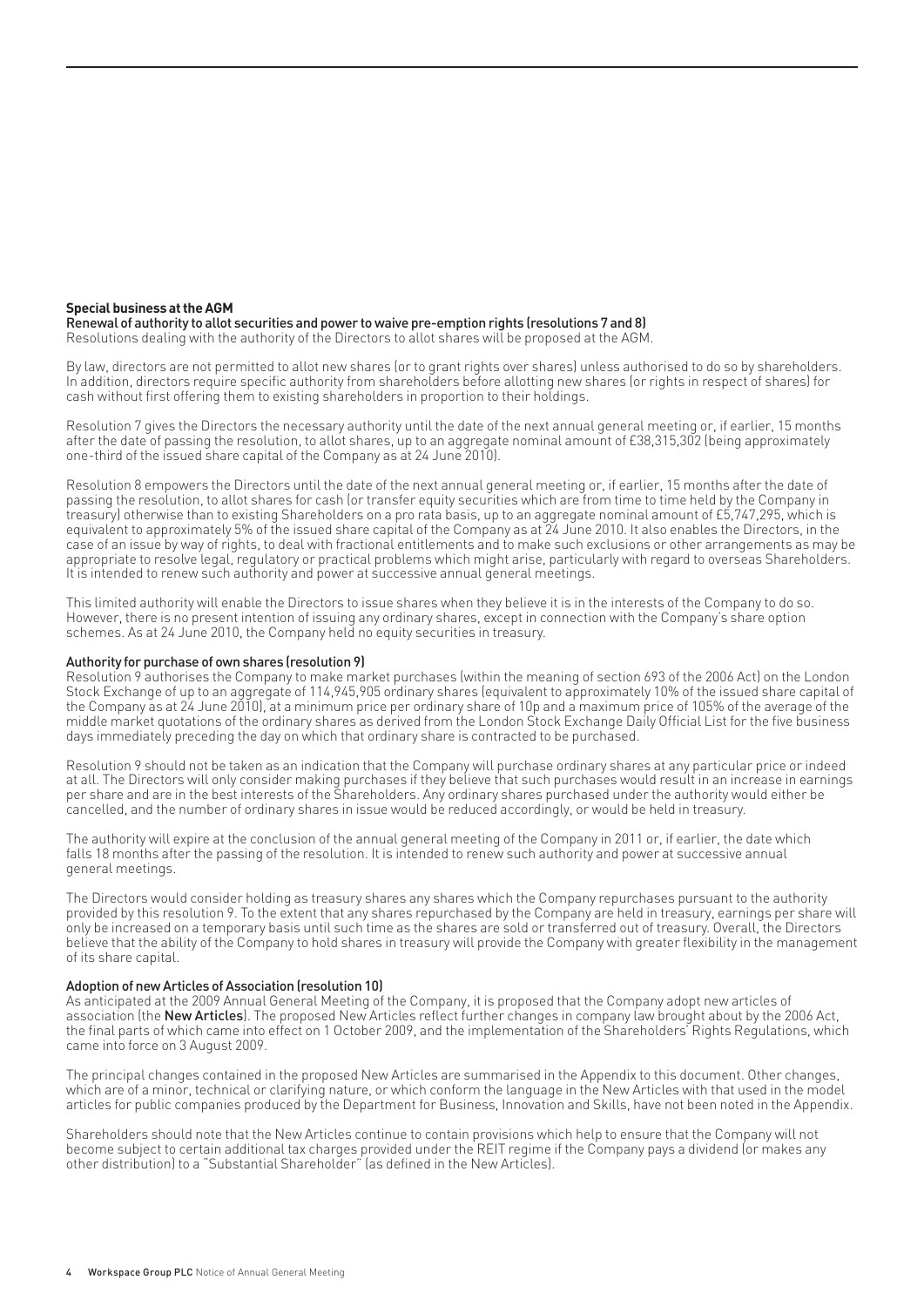#### Authority to retain a notice period of fourteen clear days for general meetings (resolution 11)

Resolution 11 is a resolution to allow the Company to hold general meetings (other than annual general meetings) on 14 clear days' notice. Before the coming into force of the Shareholders' Rights Regulations on 3 August 2009, the Company was able to call general meetings (other than an annual general meeting) on 14 clear days' notice without obtaining shareholder approval. Changes made to the 2006 Act by the Shareholders' Rights Regulations increased the notice period required for general meetings of the Company to 21 days unless shareholders approve a shorter notice period (which cannot be less than 14 clear days).

Accordingly, in order to preserve the Company's ability to call general meetings (other than an annual general meeting) on 14 clear days' notice, resolution 11 seeks such approval from Shareholders. The flexibility offered by this resolution will be used where, taking into account the circumstances, the Directors consider this appropriate in relation to the business to be considered at the general meeting. If granted, the approval will be effective until the Company's next annual general meeting, when it is intended that a similar resolution will be proposed.

#### **Action to be taken**

You will find enclosed a form of proxy for use at the AGM, to be held at the Company's registered office, Magenta House, 85 Whitechapel Road, London E1 1DU at 11.00 a.m. on Tuesday, 27 July 2010.

Whether or not you intend to be present at the AGM you are requested to complete the form of proxy and return it to the Company's registrars, Computershare Investor Services PLC, The Pavilions, Bridgwater Road, Bristol BS99 6ZY, by no later than 48 hours before the time of the AGM. Completion and return of a form of proxy will not preclude Shareholders from attending and voting at the AGM should they choose to do so.

#### **Recommendation**

Your Board considers that the resolutions to be proposed at the AGM are in the best interests of the Company and the Shareholders as a whole, and the Board unanimously recommends that you vote in favour of the proposed resolutions, as the Directors intend to do in respect of their own beneficial shareholdings.

Yours sincerely

long Hel **AJ Hales CBE**

Chairman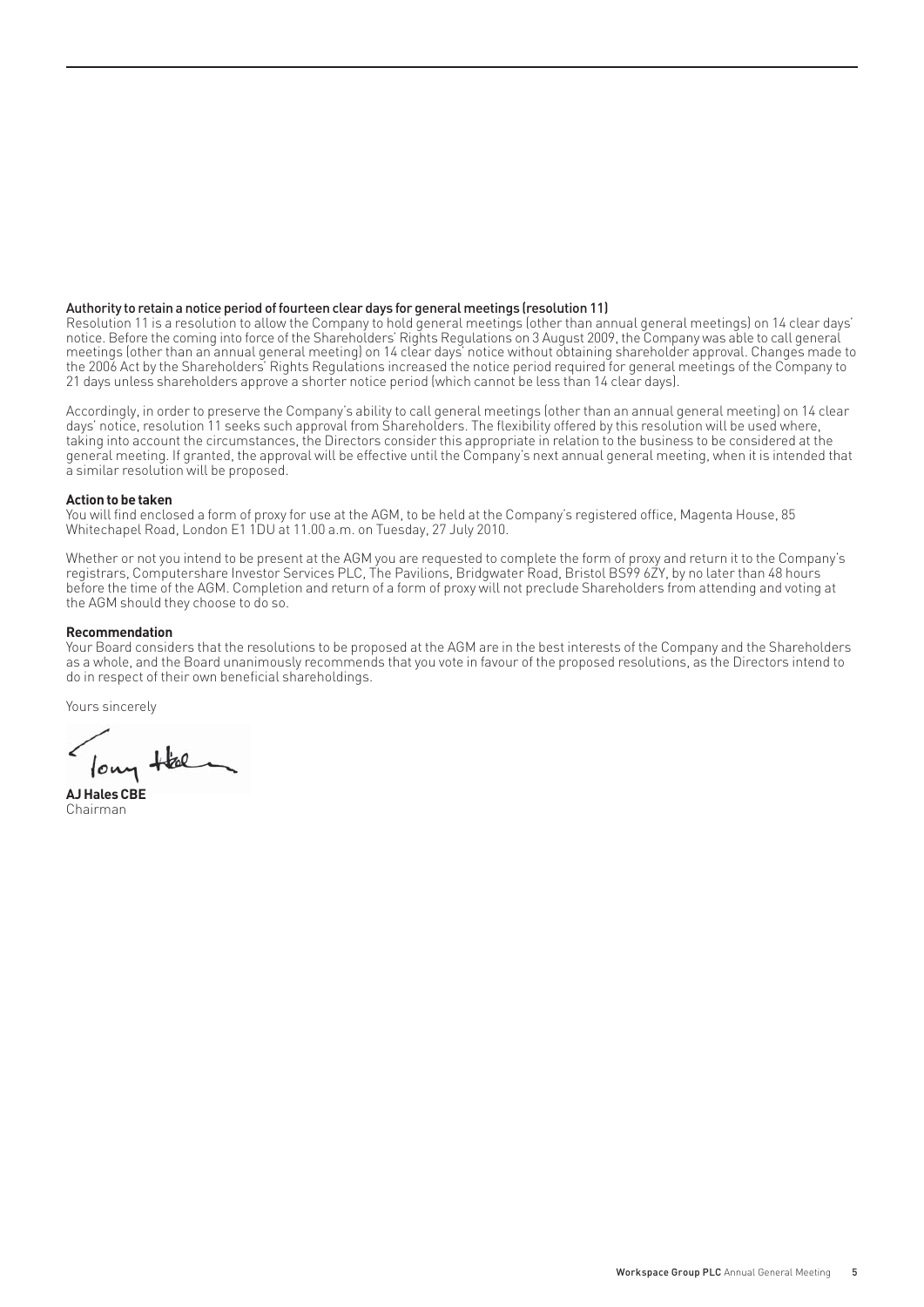### APPENDIX

# EXPLANATORY NOTES OF PRINCIPAL CHANGES TO THE EXISTING ARTICLES

Set out below is a summary of the principal changes in the New Articles. References to article numbers are those used in the New Articles (except where reference is made to a provision which has been deleted).

#### **1 Redeemable shares (proposed Article 5)**

Under the 1985 Act, if a company wished to issue redeemable shares, it had to include in its articles the terms and manner of redemption. The 2006 Act enables directors to determine such matters instead provided they are so authorised by the articles. The New Articles contain such an authorisation. The Company has no plans to issue redeemable shares but if it did so the Directors would need Shareholders' authority to issue new shares in the usual way.

#### **2 Suspension of registration of share transfers (existing Article 36)**

The Existing Articles currently permit the Directors to suspend the registration of transfers for up to 30 days in any year, reflecting a provision of the 1985 Act. Under the 2006 Act share transfers must be registered as soon as practicable. Accordingly, the provision which allowed the Company to suspend the registration of transfers has been removed in the New Articles.

#### **3 Authority to purchase own shares, consolidate and sub-divide shares, and reduce share capital (existing Articles 43, 45 and 46)**

Under the 1985 Act, a company required specific enabling provisions in its articles to purchase its own shares, to consolidate or sub-divide its shares and to reduce its share capital or other undistributable reserves as well as shareholder authority to undertake the relevant action. The Existing Articles currently include these enabling provisions. Under the 2006 Act a company will only require shareholder authority to do any of these things and it will no longer be necessary for articles to contain enabling provisions. Accordingly, the relevant enabling provisions have been removed in the New Articles.

#### **4 Notice of general meetings (proposed Article 48)**

Under the 2006 Act, as amended by the Shareholders' Rights Regulations, general meetings cannot be held on shorter notice than the statutory minimum (21 clear days for an annual general meeting or 14 clear days for a general meeting). The New Articles therefore comply with this provision.

#### **5 Postponement of general meeting (proposed Article 50)**

A provision has been inserted into the New Articles which allows the Board (in its absolute discretion) to postpone a general meeting to another date, time and/or place where it considers that it is either impractical or unreasonable to hold a meeting.

#### **6 Adjournments for lack of quorum (proposed Article 52)**

Under the 2006 Act, as amended by the Shareholders' Rights Regulations, general meetings adjourned for lack of quorum must be held at least 10 clear days after the original meeting. The New Articles reflect this requirement.

#### **7 Electronic conduct of meetings (proposed Article 58)**

Amendments made to the 2006 Act by the Shareholders' Rights Regulations specifi cally provide for the holding and conducting of electronic meetings. The New Articles reflect more closely the relevant provisions.

#### **8 Chairman's casting vote (existing Article 71)**

The New Articles remove the provision giving the chairman a casting vote in the event of an equality of votes as this is no longer permitted under the 2006 Act.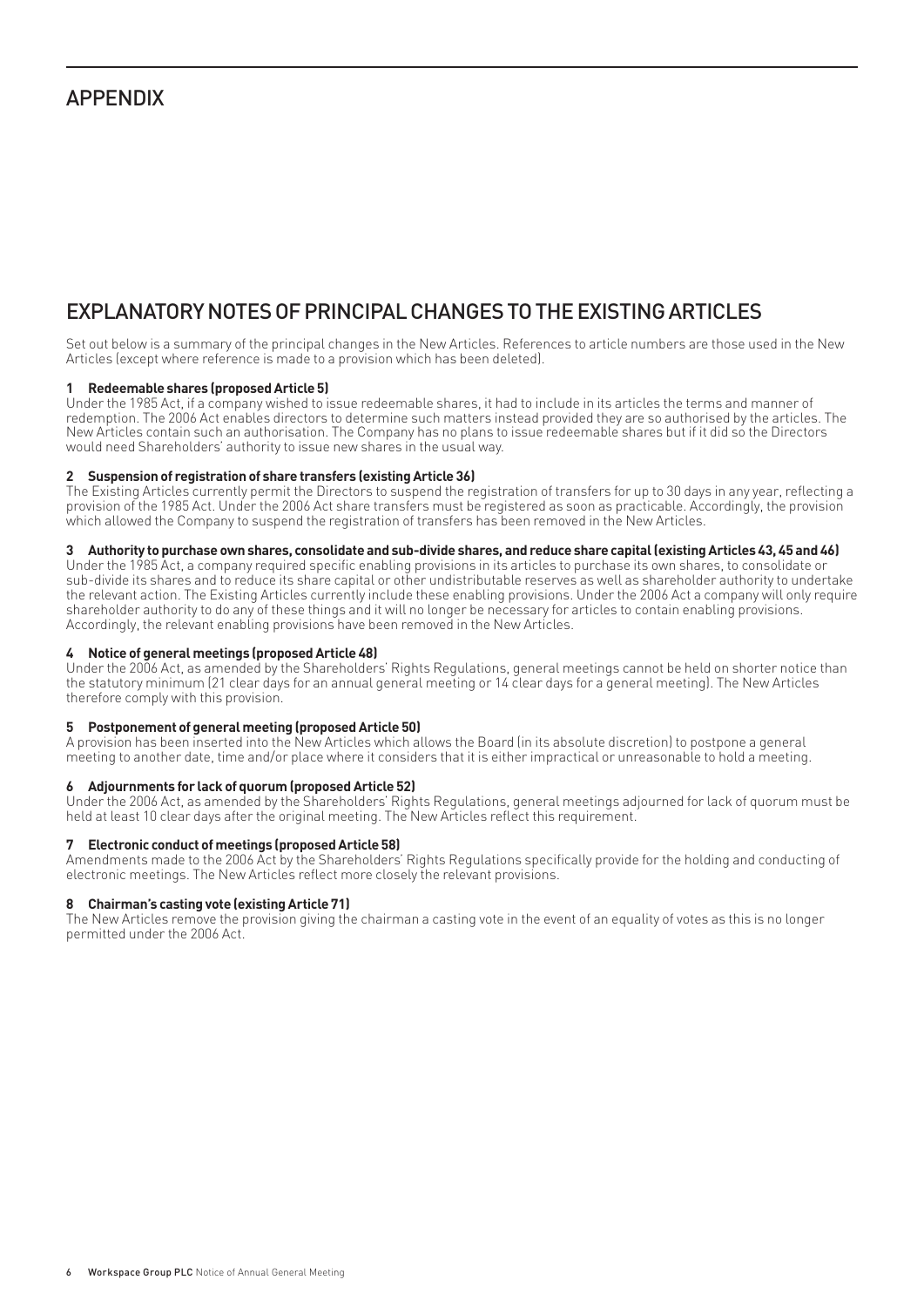#### **9 Voting by proxies on a show of hands (proposed Article 68)**

Under the 2006 Act, as amended by the Shareholders' Rights Regulations, each proxy appointed by a member has one vote on a show of hands unless the proxy is appointed by more than one member in which case the proxy has one vote for and one vote against if the proxy has been instructed by one or more members to vote for the resolution and by one or more members to vote against the resolution. The New Articles reflect these changes and contain a provision clarifying how the provision of the 2006 Act giving a proxy a second vote on a show of hands should apply to discretionary authorities.

#### **10 Timing for submission of proxy appointments (proposed Article 70)**

Article 70 permits the Directors to specify, in a notice of meeting, that in determining the time for delivery of proxy appointments, no account shall be taken of non-working days. This brings the provisions relating to timing for proxy appointments into line with the provisions of Article 145 (see paragraph 14 below) regarding determining which persons may attend and vote at a general meeting.

#### **11 Validity of votes by proxies and corporate representatives (proposed Article 73)**

Under the 2006 Act, as amended by the Shareholders' Rights Regulations, proxies have an obligation to vote in accordance with the instructions given to them by the member appointing them. The New Articles contain a provision stating that the Company is not required to enquire whether a proxy or corporate representative has voted in accordance with instructions given to him and that votes cast by a proxy or corporate representative will be valid even if he has not voted in accordance with these instructions.

The New Articles also provide that any objection to the qualification of a person voting must be made at the meeting at which the vote objected to is tendered or at the time any poll is taken and that the chairman's decision is final and binding. The New Articles require a member to provide reasonable evidence of his and his proxy's identity and also specify what a member must provide by way of evidence if a proxy is appointed by a person acting on behalf of a member.

#### **12 Directors' interests (proposed Articles 118 to 125)**

The articles dealing with directors' conflicts of interest have been amended in line with market practice. Under the New Articles certain conflicts of interest do not need to be authorised, for example, an interest as a director of a group company. Generally the nature and extent of any conflict of interest must be disclosed before it can be authorised or before it is permitted without being authorised but the New Articles provide for some situations in which disclosure is not required where knowledge can be presumed and disclosure is unlikely to be necessary. The New Articles also allow the Board to exercise voting rights in group companies without restriction e.g. so as to appoint a Director to the board of a group company without this counting as a conflict requiring authorisation.

#### **13 Payment of "enhanced" scrip dividends (proposed Article 140)**

The New Articles provide the Company with the ability to offer shareholders an "enhanced" scrip dividend. This means that the Company can issue ordinary shares where the relevant value of the ordinary shares issued may be greater than the cash amount (disregarding any tax credit). However, before any such "enhanced" scrip dividend can be offered to Shareholders, it must be approved in advance by a special resolution of the Company.

#### **14 Record date for right to attend and vote at meetings (proposed Article 143)**

The New Articles include a new provision, not in the Existing Articles, dealing with the method for determining which persons are allowed to attend or vote at a general meeting of the Company and how many votes each person may cast. Under this new provision, when convening a meeting the Company must specify a time, not more than 48 hours before the time of the meeting (excluding any part of a day that is not a working day), by which a person must be entered on the register of members in order to have the right to attend or vote at the meeting. This reflects a new provision introduced by the Shareholders' Rights Regulations.

#### **15 Distribution of assets otherwise than in cash (existing Article 166)**

The Existing Articles contain provisions dealing with the distribution of assets in kind in the event of the Company going into liquidation. These provisions have been removed in the New Articles on the grounds that in the situation in which a distribution in kind is being contemplated it is likely to be done only with unanimity or as part of a scheme and can therefore be better dealt with at the time than legislated for in advance.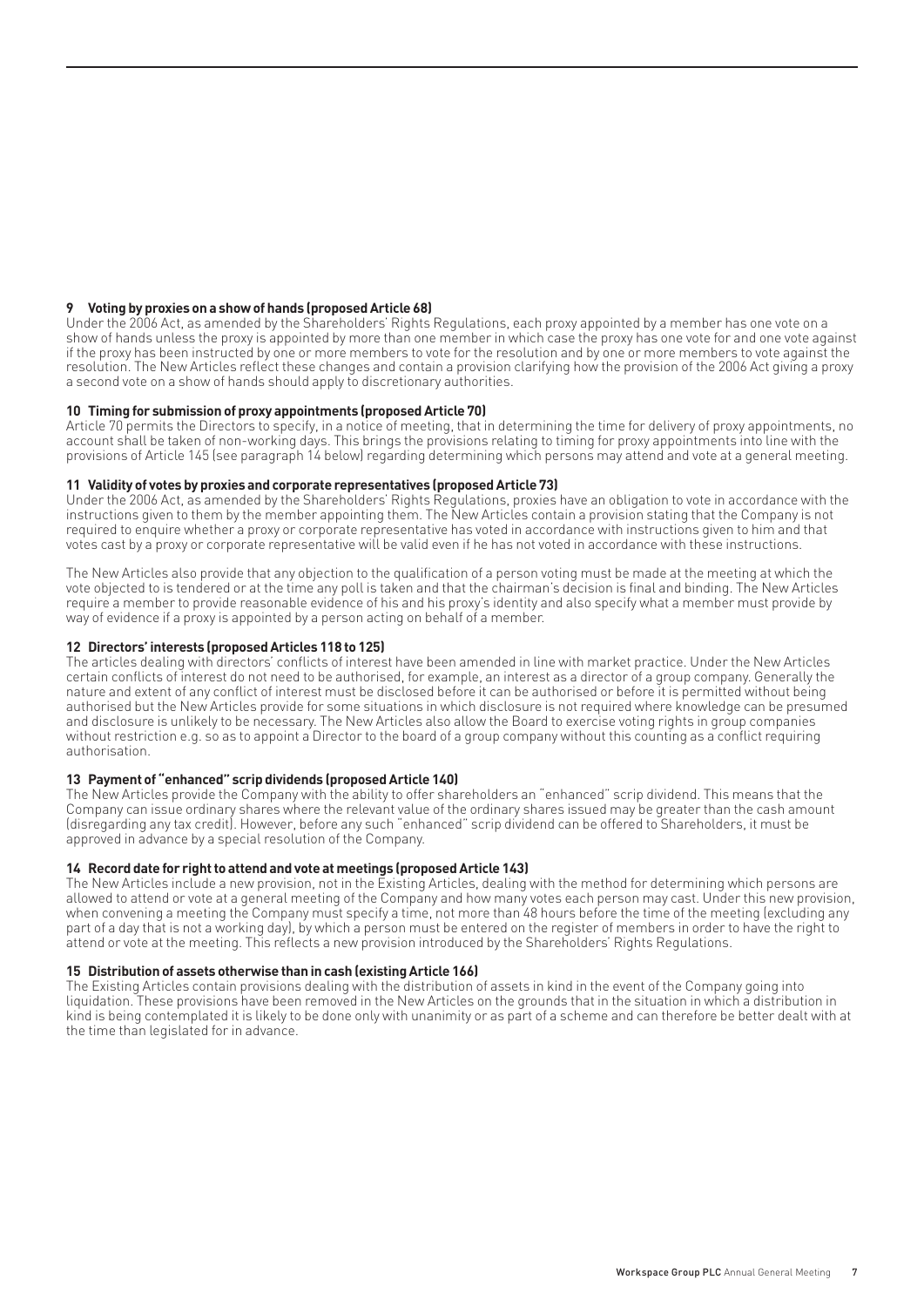# WORKSPACE GROUP PLC

(Incorporated and registered in England and Wales under number 2041612)

# NOTICE OF ANNUAL GENERAL MEETING

NOTICE IS HEREBY GIVEN that the twenty-fourth Annual General Meeting of the Company will be held at the Company's registered offi ce at Magenta House, 85 Whitechapel Road, London E1 1DU at 11.00 a.m. on Tuesday, 27 July 2010 for the following purposes:

#### **As ordinary business:**

- 1 To receive and adopt the Company's annual report and accounts for the fi nancial year ended 31 March 2010 and the reports of the directors and the auditors thereon.
- 2 To declare a final dividend of 0.5 pence per share in respect of the financial year ended 31 March 2010, payable on 6 August 2010 to shareholders entered on the register of members at the close of business on 18 June 2010.
- 3 To elect as a director Mr J Hopkins.
- 4 To re-elect as a director Mr G Clemett who retires by rotation and, being eligible, offers himself for re-election.
- 5 To consider and, if thought fi t, approve the report on directors' remuneration contained within the Annual Report and Accounts for the financial year ended 31 March 2010.
- 6 To re-appoint PricewaterhouseCoopers LLP as auditors of the Company for the ensuing year and to authorise the directors to determine their remuneration.

#### **As special business:**

To consider and, if thought fit, to pass the following resolution as an ordinary resolution, namely:

#### THAT:

- (a) the directors be and they are hereby generally and unconditionally authorised, in accordance with section 551 of the Companies Act 2006 (the Act), to exercise all the powers of the Company to allot shares in the Company and to grant rights to subscribe for, or to convert any security into, shares in the Company up to an aggregate nominal amount of £38,315,302 during the period commencing on the date of the passing of this resolution and expiring at the conclusion of the next annual general meeting of the Company or, if earlier, 15 months after the date of the passing of this resolution, but so that this authority shall allow the Company to make offers or agreements before the expiry of this authority which would or might require shares to be allotted or rights to subscribe for, or to convert any security into, shares to be granted after such expiry and notwithstanding such expiry the directors may allot shares or grant rights to subscribe for, or to convert any security into, shares in pursuance of such offers or agreements;
- (b) all authorities previously conferred under section 80 of the Companies Act 1985 be and they are hereby revoked, provided that such revocation shall not have retrospective effect; and
- (c) words and expressions defined in or for the purposes of Part 17 of the Act shall bear the same meanings in this resolution.
- 8 To consider and, if thought fit, to pass the following resolution as a special resolution, namely:

#### THAT:

(a) the directors be and they are hereby empowered pursuant to section 570 of the Companies Act 2006 (the Act):

- (i) subject to the passing of the resolution numbered 7 set out in the notice of this meeting, to allot equity securities pursuant to the authority given in accordance with section 551 of the Act by the said resolution numbered 7; and
- (ii) to transfer equity securities which are held by the Company in treasury,

 as if section 561(1) of the Act did not apply to any such allotment or transfer, provided that this power shall be limited to the allotment or transfer of equity securities:

(A) in connection with or the subject of an offer or invitation, open for acceptance for a period fixed by the directors, to holders of ordinary shares in the Company and to holders of such other equity securities of the Company as the directors may determine in proportion (as nearly as may be) to their respective holdings on a record date fixed by the directors or (where applicable) in accordance with the rights for the time being attached to such equity securities subject to such exclusions or other arrangements as the directors may deem necessary or expedient to deal with fractional entitlements or with legal or practical problems under the laws of, or the requirements of any regulatory body or any stock exchange in, any territory or otherwise howsoever;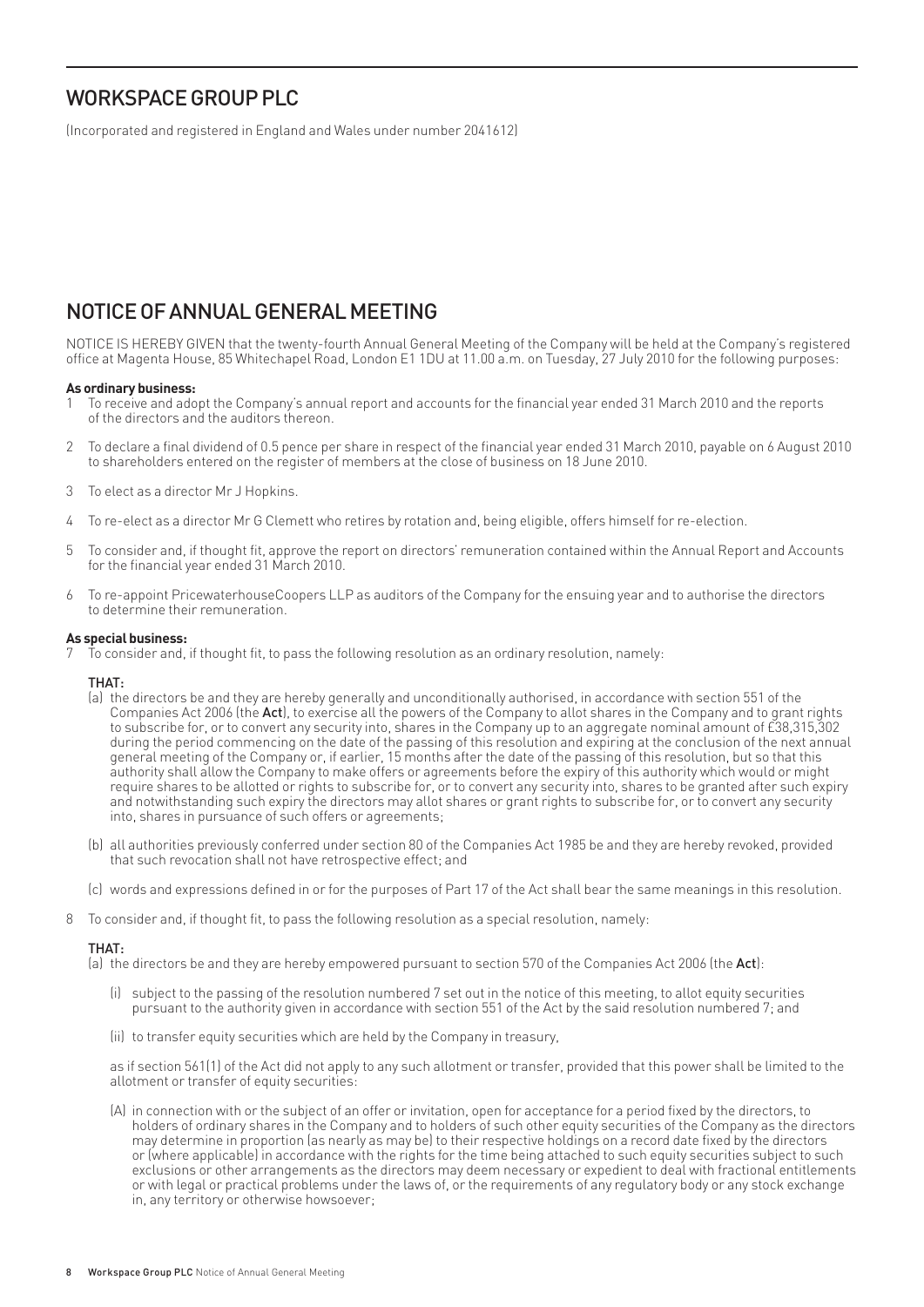- (B) in connection with the terms of any share option scheme for the time being operated by the Company (and any shares acquired or held by the Company in treasury may be transferred in satisfaction of the exercise of options under any such scheme); and
- (C) otherwise than pursuant to sub-paragraphs (A) or (B) up to an aggregate nominal amount of £5,747,295,

 and shall expire at the conclusion of the next annual general meeting of the Company or, if earlier, 15 months after the date of the passing of this resolution, except that the Company may, before such expiry, make offers or agreements which would or might require equity securities to be allotted or transferred after such expiry and notwithstanding such expiry the directors may allot or transfer equity securities in pursuance of such offers or agreements;

- (b) all powers previously conferred under section 95 of the Companies Act 1985 be and they are hereby revoked, provided that such revocation shall not have retrospective effect; and
- (c) words and expressions defined in or for the purposes of Part 17 of the Act shall bear the same meanings in this resolution.
- 9 To consider and, if thought fit, to pass the following resolution as a special resolution, namely:

THAT the Company be and is hereby generally and unconditionally authorised, pursuant to and in accordance with section 701 of the Companies Act 2006 (the Act), to make market purchases (within the meaning of section 693(4) of the Act) of ordinary shares of 10 pence each in the capital of the Company (ordinary shares) on such terms and in such manner as the directors may from time to time determine, provided that:

- (a) the maximum number of ordinary shares hereby authorised to be purchased shall be 114,945,905;
- (b) the minimum price which may be paid for an ordinary share is 10 pence;
- (c) the maximum price which may be paid for an ordinary share is an amount equal to 105% of the average of the middle market quotations for an ordinary share (as derived from the London Stock Exchange Daily Official List) for the five business days immediately preceding the date on which the ordinary share is contracted to be purchased;
	- (d) the minimum and maximum prices per ordinary share referred to in sub-paragraphs (b) and (c) of this resolution are in each case exclusive of any expenses payable by the Company;
	- (e) the authority hereby conferred shall expire at the conclusion of the next annual general meeting of the Company or, if earlier, 18 months after the date of the passing of this resolution, unless such authority is varied, revoked or renewed prior to such time by the Company in general meeting by special resolution; and
	- (f) the Company may make a contract to purchase ordinary shares under the authority hereby conferred prior to the expiry of such authority which will or may be completed wholly or partly after the expiration of such authority.
- 10 To consider and, if thought fit, to pass the following resolution as a special resolution, namely:

 THAT the articles of association produced to the meeting and initialled by the Chairman of the meeting for the purposes of identification be adopted as the articles of association of the Company in substitution for, and to the exclusion of, the existing articles of association of the Company.

11 To consider and, if thought fit, to pass the following resolution as a special resolution, namely:

THAT a general meeting other than an annual general meeting may be called on not less than 14 clear days' notice.

By order of the Board Carmelina Carfora Company Secretary Dated: 25 June 2010

Registered Office: Magenta House 85 Whitechapel Road London E1 1DU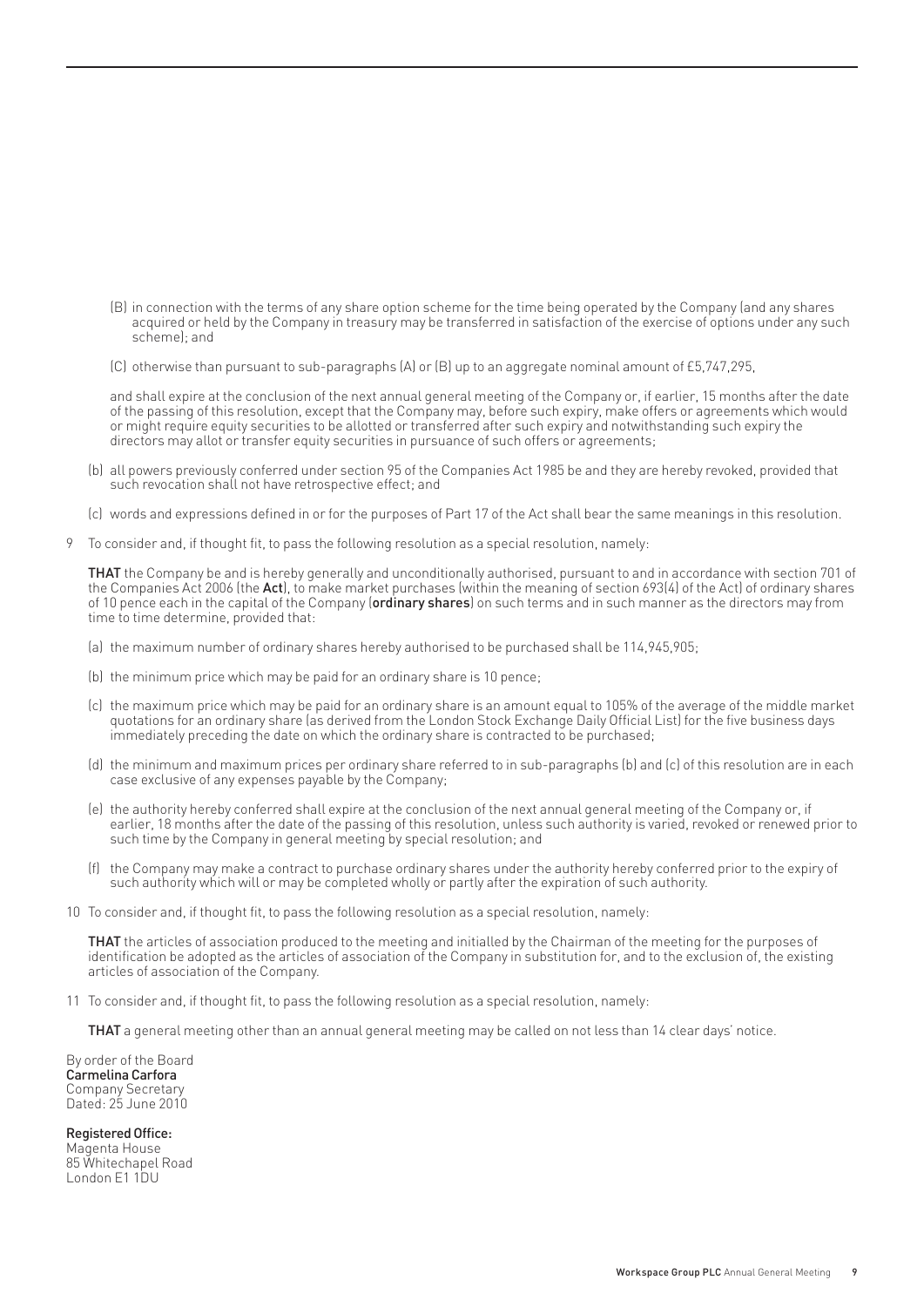# **NOTES**

- 1 Pursuant to Regulation 41 of the Uncertificated Securities Regulations 2001, only those shareholders entered in the register of members of the Company at the close of business on the day which is two days before the day of the meeting shall be entitled to attend and vote at the meeting in respect of the shares registered in their name at that time. Changes to entries on the register of members after that time shall be disregarded in determining the rights of any person to attend or vote at the meeting.
- 2 If the meeting is adjourned to a time not more than 48 hours after the time fixed for the original meeting, the above specified time will also apply for the purpose of determining the entitlement of members to attend and vote (and for the purpose of determining the number of votes they may cast) at the adjourned meeting. If, however, the meeting is adjourned for a longer period then, to be so entitled, members must be entered on the Company's register of members at 48 hours before the time fixed for the adjourned meeting.
- 3 A member is entitled to appoint one or more proxies to exercise all or any of the member's rights to attend, speak and vote at the meeting. A proxy need not be a member of the Company. If a member appoints more than one proxy to attend the meeting, each proxy must be appointed to exercise the rights attached to a different share or shares held by the member. A form of proxy accompanies this notice. If the Chairman, as a result of any proxy appointments, is given discretion as to how the votes the subject of those proxies are cast and the voting rights in respect of those discretionary proxies, when added to the interest in the Company's securities already held by the Chairman, result in the Chairman holding such number of voting rights that he has a notifiable obligation under the Disclosure and Transparency Rules, the Chairman will make the necessary notifications to the Company and the Financial Services Authority. As a result, any person holding 3% or more of the voting rights in the Company who grants the Chairman a discretionary proxy in respect of some or all of those voting rights and so would otherwise have a notification obligation under the Disclosure and Transparency Rules, need not make a separate notification to the Company and the Financial Services Authority.

Any such person holding 3% or more of the voting rights in the Company who appoints a person other than the Chairman as his proxy will need to ensure that both he and such third party complies with their respective disclosure obligations under the Disclosure and Transparency Rules.

As at 24 June 2010, the latest practicable date prior to publication of this document, the Company has 1,149,459,056 ordinary shares in issue with a total of 1,149,459,056 voting rights.

- 4 To be valid, a form of proxy for use at the meeting and the power of attorney or authority (if any) under which it is signed, or a copy of such authority notarially certified must be signed and lodged with the Company's registrars, Computershare Investor Services PLC, The Pavilions, Bridgwater Road, Bristol BS99 6ZY, no later than 48 hours before the time fixed for the meeting or the adjourned meeting.
- 5 A form of proxy is provided with this notice. Completion and return of such proxy will not preclude a member from attending and voting in person.
- The directors' service contracts, the register of directors' interests in shares, the rules of the long-term equity incentive scheme and a deed poll in relation to directors' indemnities are available for inspection at the Company's registered office and will be available for inspection during normal business hours on any week day (Saturday and Sunday excluded) at the place of the meeting from 15 minutes prior to the commencement of the meeting until the conclusion thereof.
- 7 Any corporation which is a member can appoint one or more corporate representatives who may exercise on its behalf all of its powers as a member provided that, if it is appointing more than one corporate representative, it does not do so in relation to the same shares. It is therefore no longer necessary to nominate a designated corporate representative.
- 8 The right to appoint a proxy does not apply to persons whose shares are held on their behalf by another person and who have been nominated to receive communications from the Company in accordance with section 146 of the Companies Act 2006 (nominated persons). Nominated persons may have a right under an agreement with the registered Shareholder who holds the shares on their behalf to be appointed (or to have someone else appointed) as a proxy. Alternatively, if nominated persons do not have such a right, or do not wish to exercise it, they may have a right under such an agreement to give instructions to the person holding the shares as to the exercise of voting rights.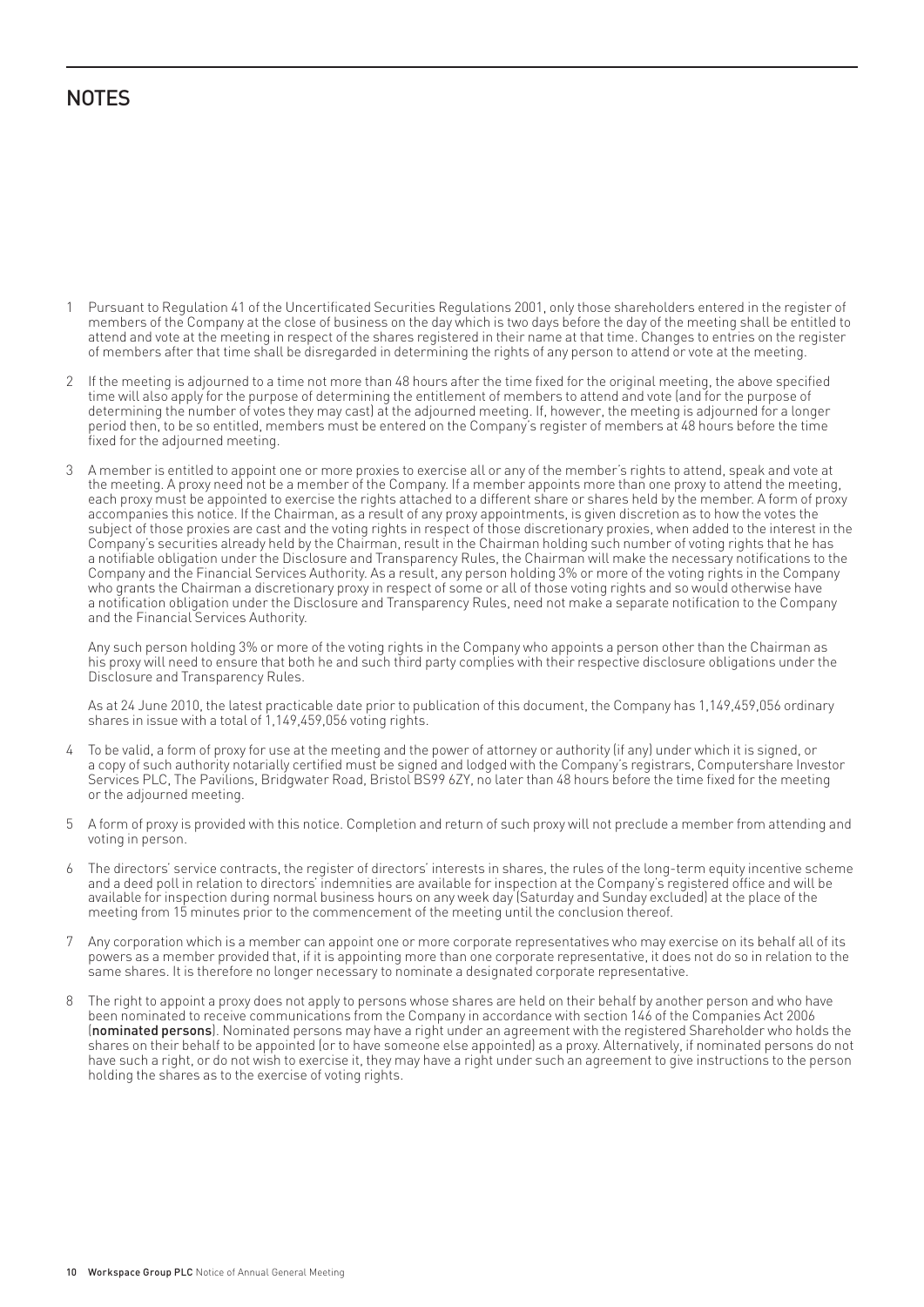- 9 To appoint one or more proxies or to give an instruction to a proxy (whether previously appointed or otherwise) via the CREST system, CREST messages must be received by the issuer's agent (ID number 3RA50) not later than 48 hours before the time appointed for holding the meeting. For this purpose, the time receipt will be taken to be the time (as determined by the timestamp generated by the CREST system) from which the issuer's agent is able to retrieve the message. The Company may treat as invalid a proxy appointment sent by CREST in the circumstances set out in regulation 35(5)(a) of the Uncertifi cated Securities Regulations 2001.
- 10 Alternatively, members may register the appointment of a proxy for the meeting electronically, by accessing the website www.eproxyappointment.com, using the Control Number, PIN and Shareholder Reference Number set out on their proxy card, where full details of the procedure are given. This website is operated by Computershare Investor Services PLC. The proxy appointment and any power of attorney or other authority under which the proxy appointment is made must be received by Computershare Investor Services PLC not less than 48 hours before the time for holding the meeting or adjourned meeting or (in the case of a poll taken otherwise than at or on the same day as the meeting or adjourned meeting) for the taking of the poll at which it is to be used. The use of the internet service in connection with the AGM is governed by Computershare Investor Services PLC's conditions of use set out on the website, www.eproxyappointment.com and may be read by logging on to that site.
- 11 Under section 527 of the Companies Act 2006, members meeting the threshold requirements set out in that section have the right to require the Company to publish on a website a statement setting out any matter relating to:
	- (a) the audit of the Company's accounts (including the auditor's report and the conduct of the audit) that are to be laid before the meeting; or
	- (b) any circumstance connected with an auditor of the Company ceasing to hold office since the previous meeting at which annual accounts and reports were laid in accordance with section 437 of the Companies Act 2006.

The Company may not require the members requesting any such website publication to pay its expenses in complying with sections 527 or 528 of the Companies Act 2006. Where the Company is required to place a statement on a website under section 527 of the Companies Act 2006, it must forward the statement to the Company's auditor not later than the time when it makes the statement available on the website. The business which may be dealt with at the meeting includes any statement that the Company has been required under section 527 of the Companies Act 2006 to publish on a website.

- 12 Any member attending the meeting has the right to ask questions. The Company must cause to be answered any question relating to the business being dealt with at the meeting put by a member attending the meeting. However, members should note that no answer need be given in the following circumstances:
	- (a) if to do so would interfere unduly with the preparation of the meeting or would involve a disclosure of confidential information;
	- (b) if the answer has already been given on a website in the form of an answer to a question; or
	- (c) if it is undesirable in the interests in the Company or the good order of the meeting that the question be answered.
- 13 This notice, together with information about the total numbers of shares in the Company in respect of which members are entitled to exercise voting rights at the meeting as at 24 June 2010, being the last business day prior to the printing of this notice and, if applicable, any members' statements, members' resolutions or members' matters of business received by the Company after the date of this notice, will be available on the Company's website www.workspacegroup.co.uk.
- 14 Any electronic address provided either in this notice or in any related documents (including the form of proxy) may not be used to communicate with the Company for any purposes other than those expressly stated.